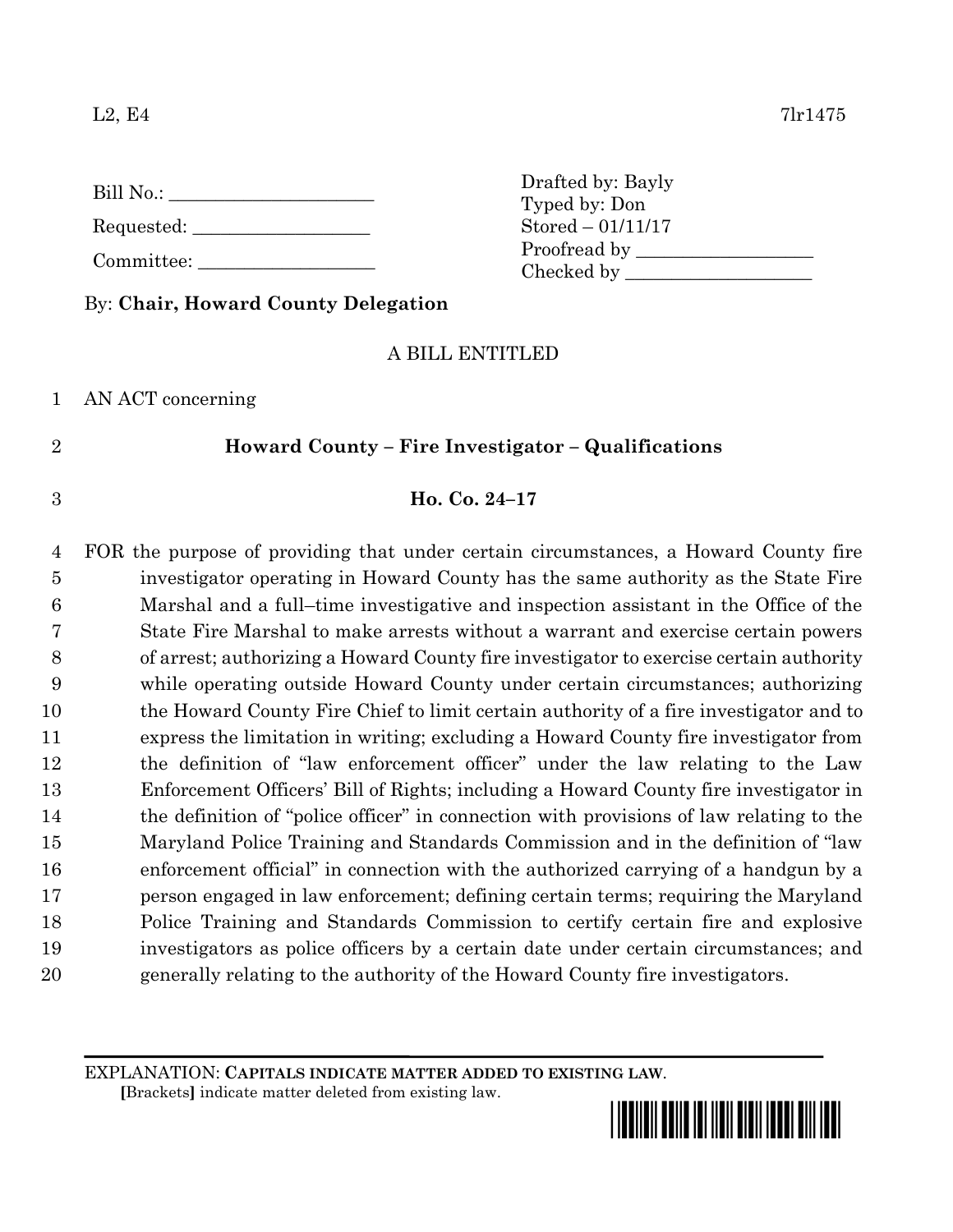- BY repealing and reenacting, without amendments,
- Article Criminal Law
- Section 4–201(a)
- Annotated Code of Maryland
- (2012 Replacement Volume and 2016 Supplement)
- BY repealing and reenacting, with amendments,
- Article Criminal Law
- Section 4–201(d)
- Annotated Code of Maryland
- (2012 Replacement Volume and 2016 Supplement)
- BY repealing and reenacting, without amendments,
- Article Criminal Procedure
- Section 2–208
- Annotated Code of Maryland
- (2008 Replacement Volume and 2016 Supplement)
- BY adding to
- Article Criminal Procedure
- Section 2–208.6
- Annotated Code of Maryland
- (2008 Replacement Volume and 2016 Supplement)
- BY repealing and reenacting, without amendments,
- Article Public Safety
- Section 3–101(a) and 3–201(a)
- Annotated Code of Maryland
- (2011 Replacement Volume and 2016 Supplement)
- BY repealing and reenacting, with amendments,
- Article Public Safety
- Section 3–101(e)(2) and 3–201(f)(2)
- Annotated Code of Maryland
- (2011 Replacement Volume and 2016 Supplement)
- SECTION 1. BE IT ENACTED BY THE GENERAL ASSEMBLY OF MARYLAND,
- That the Laws of Maryland read as follows: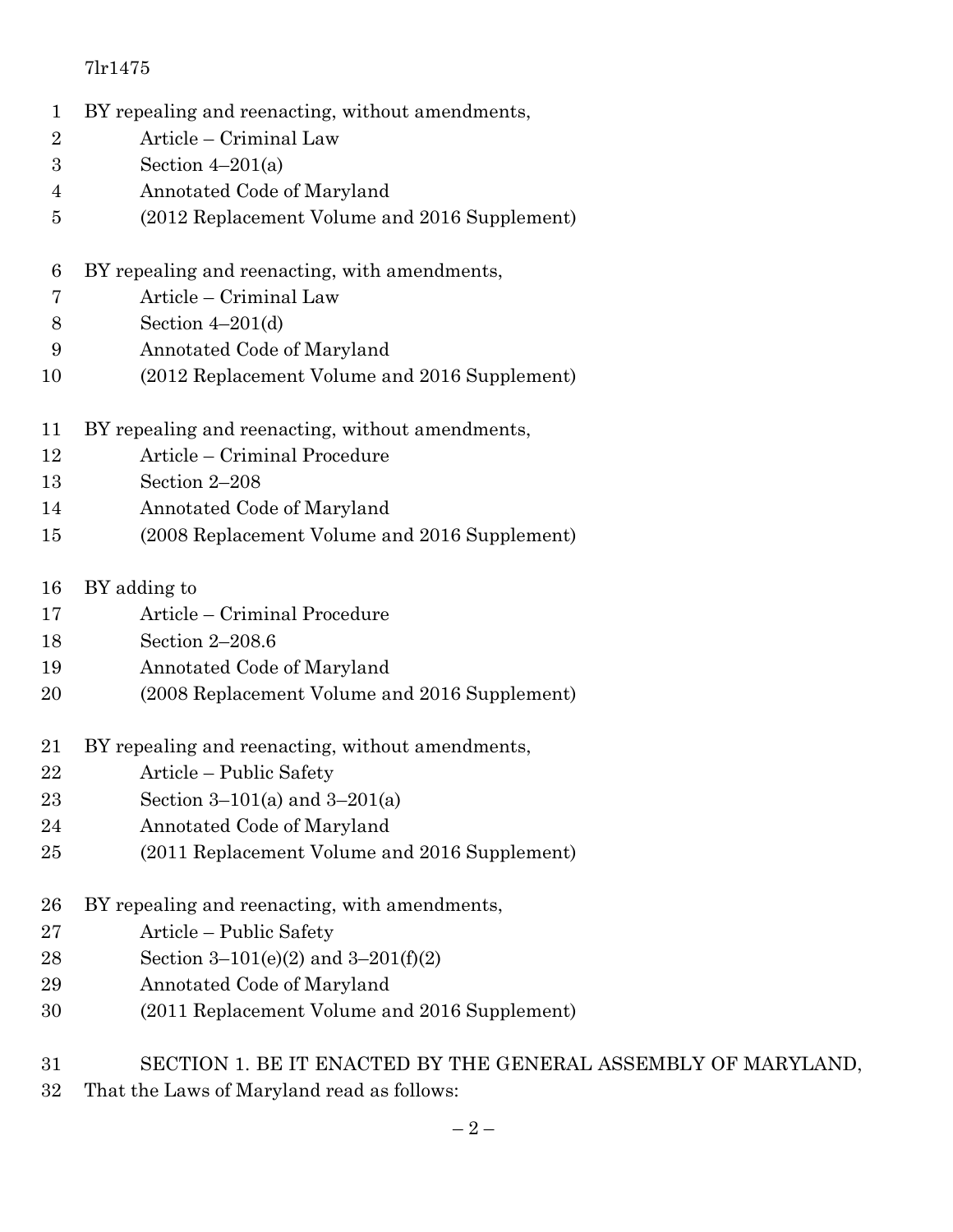| $\mathbf 1$                        |            | Article - Criminal Law                                                                                                                                                                                                                                                                                                                                                            |
|------------------------------------|------------|-----------------------------------------------------------------------------------------------------------------------------------------------------------------------------------------------------------------------------------------------------------------------------------------------------------------------------------------------------------------------------------|
| $\overline{2}$                     | $4 - 201.$ |                                                                                                                                                                                                                                                                                                                                                                                   |
| $\boldsymbol{3}$                   | (a)        | In this subtitle the following words have the meanings indicated.                                                                                                                                                                                                                                                                                                                 |
| $\overline{4}$                     | (d)        | "Law enforcement official" means:                                                                                                                                                                                                                                                                                                                                                 |
| $\overline{5}$<br>6<br>7<br>8<br>9 | state;     | a full-time member of a police force or other unit of the United States,<br>(1)<br>a state, a county, a municipal corporation, or other political subdivision of a state who is<br>responsible for the prevention and detection of crime and the enforcement of the laws of the<br>United States, a state, a county, a municipal corporation, or other political subdivision of a |
| 10<br>11<br>12                     |            | a part-time member of a police force of a county or municipal<br>(2)<br>corporation who is certified by the county or municipal corporation as being trained and<br>qualified in the use of handguns;                                                                                                                                                                             |
| 13<br>14                           |            | a fire and explosive investigator of the Prince George's County<br>(3)<br>Fire/EMS Department as defined in $\S 2-208.3$ of the Criminal Procedure Article;                                                                                                                                                                                                                       |
| 15<br>16                           |            | (4)<br>a Montgomery County fire and explosive investigator as defined in $\S$<br>2–208.1 of the Criminal Procedure Article;                                                                                                                                                                                                                                                       |
| 17<br>18                           |            | an Anne Arundel County or City of Annapolis fire and explosive<br>(5)<br>investigator as defined in $\S 2-208.2$ of the Criminal Procedure Article;                                                                                                                                                                                                                               |
| 19<br>20                           |            | a Worcester County fire and explosive investigator as defined in $\S$<br>(6)<br>2–208.4 of the Criminal Procedure Article; [or]                                                                                                                                                                                                                                                   |
| 21<br>22                           |            | a City of Hagerstown fire and explosive investigator as defined in $\S$<br>(7)<br>2-208.5 of the Criminal Procedure Article; OR                                                                                                                                                                                                                                                   |
| 23<br>24                           |            | A HOWARD COUNTY FIRE INVESTIGATOR AS DEFINED IN $\S 2-208.6$<br>(8)<br>OF THE CRIMINAL PROCEDURE ARTICLE.                                                                                                                                                                                                                                                                         |
| 25                                 |            | <b>Article - Criminal Procedure</b>                                                                                                                                                                                                                                                                                                                                               |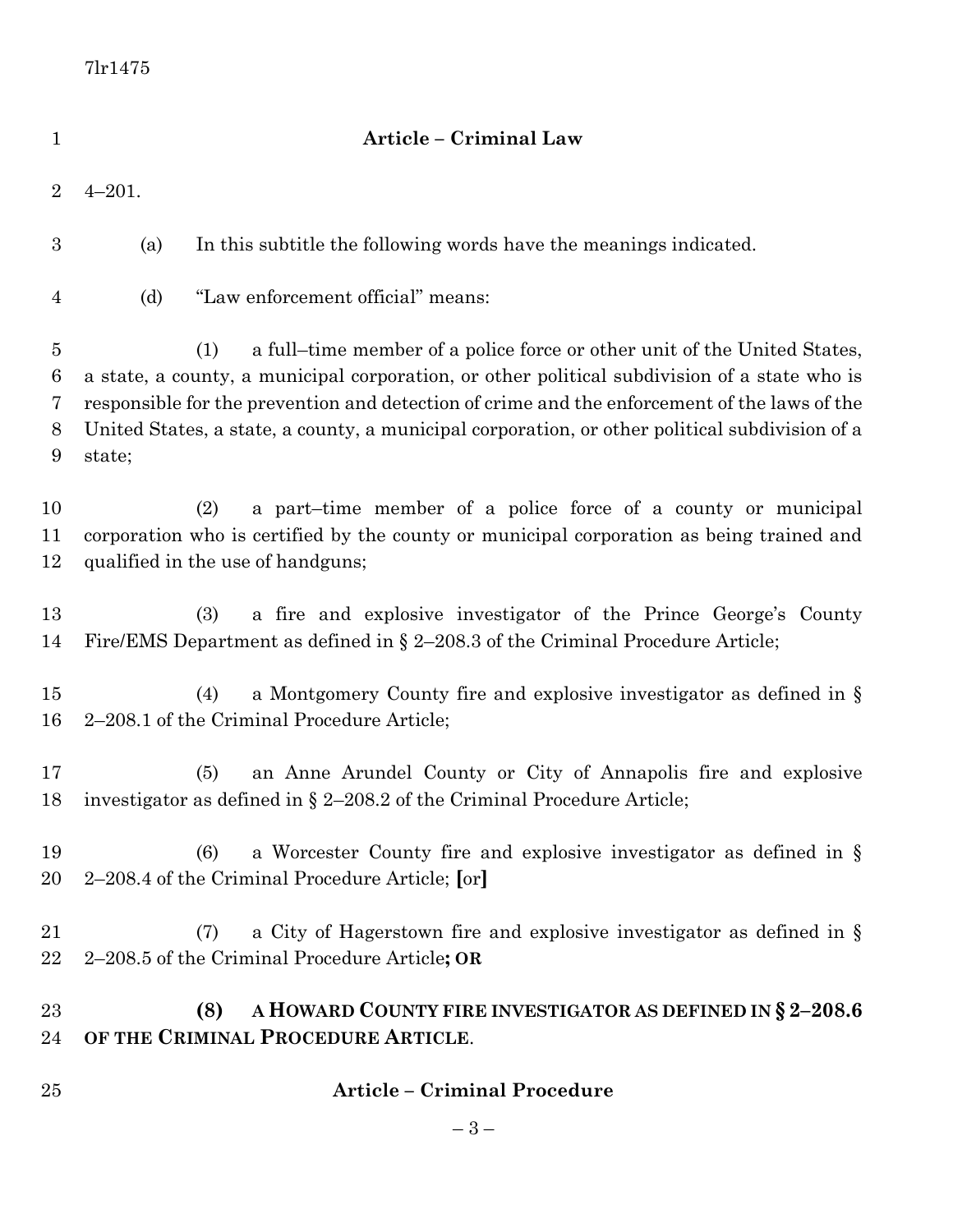2–208.

 $-4-$  the State Fire Marshal or assistant has probable cause to believe: (i) a felony that is a crime listed in paragraph (2) of this subsection has been committed or attempted; and (ii) the person to be arrested has committed or attempted to commit the felony whether or not in the presence or within the view of the State Fire Marshal or assistant. (2) The powers of arrest set forth in paragraph (1) of this subsection apply only to the crimes listed in this paragraph and to attempts, conspiracies, and solicitations to commit these crimes: 13 (i) murder under § 2–201(4) of the Criminal Law Article; 14 (ii) setting fire to a dwelling or occupied structure under § 6–102 of the Criminal Law Article; 16 (iii) setting fire to a structure under § 6–103 of the Criminal Law Article; 18 (iv) a crime that relates to destructive devices under § 4–503 of the Criminal Law Article; and (v) making a false statement or rumor as to a destructive device under § 9–504 of the Criminal Law Article. (b) (1) The State Fire Marshal or a full–time investigative and inspection assistant of the Office of the State Fire Marshal may arrest a person without a warrant if the State Fire Marshal or assistant has probable cause to believe: (i) the person has committed a crime listed in paragraph (2) of this subsection; and

 (a) (1) The State Fire Marshal or a full–time investigative and inspection assistant of the Office of the State Fire Marshal may arrest a person without a warrant if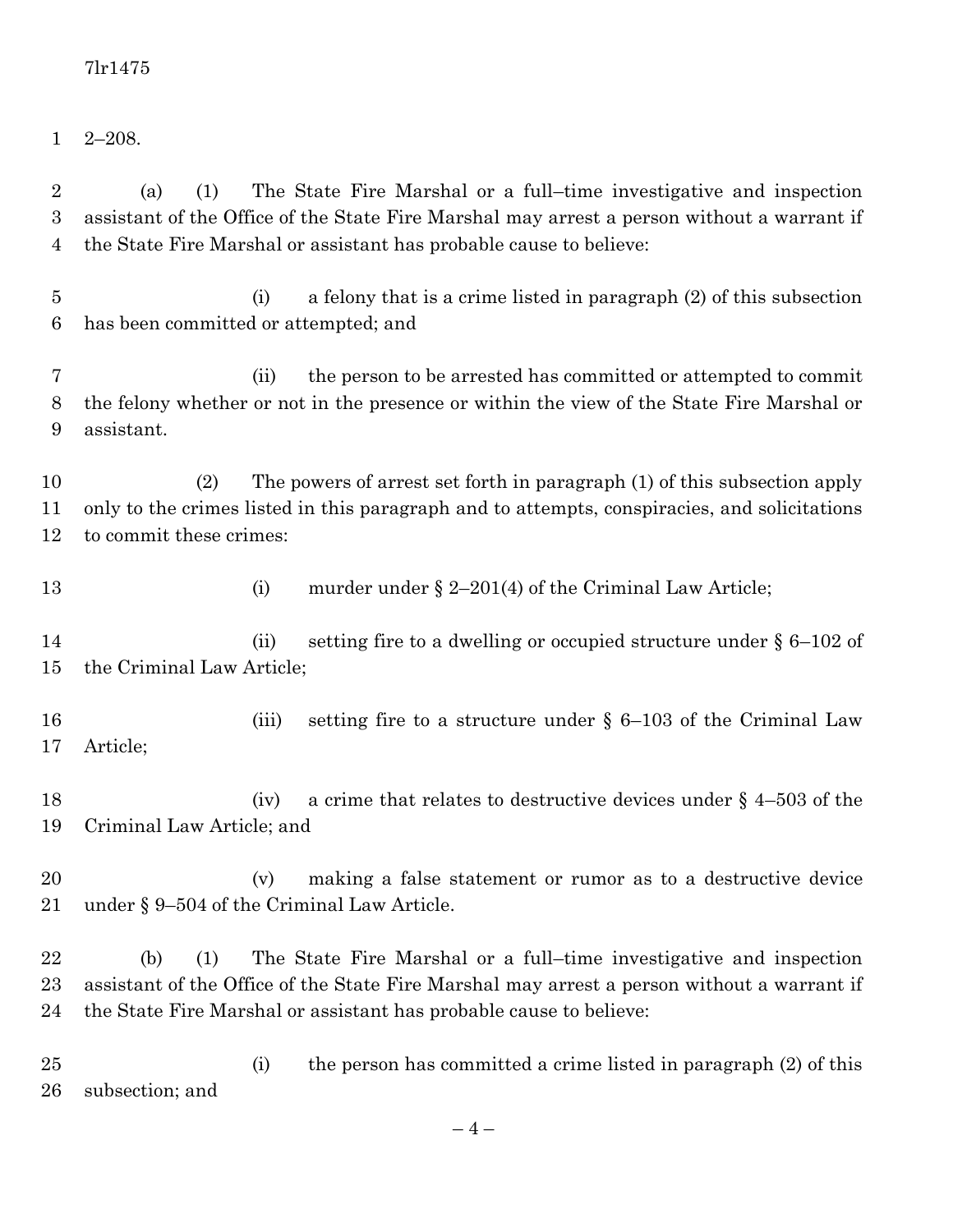| $\mathbf{1}$           |                                      | (ii)  | unless the person is arrested immediately, the person:                                                                                                                                                                                                                |
|------------------------|--------------------------------------|-------|-----------------------------------------------------------------------------------------------------------------------------------------------------------------------------------------------------------------------------------------------------------------------|
| $\overline{2}$         |                                      |       | may not be apprehended;<br>1.                                                                                                                                                                                                                                         |
| 3<br>$\overline{4}$    | or                                   |       | 2.<br>may cause physical injury or property damage to another;                                                                                                                                                                                                        |
| $\overline{5}$         |                                      |       | 3.<br>may tamper with, dispose of, or destroy evidence.                                                                                                                                                                                                               |
| 6                      | (2)                                  |       | The crimes referred to in paragraph (1) of this subsection are:                                                                                                                                                                                                       |
| 7<br>8                 |                                      | (i)   | a crime that relates to a device that is constructed to represent a<br>destructive device under $\S 9-505$ of the Criminal Law Article;                                                                                                                               |
| 9<br>10                | § 6-105 of the Criminal Law Article; | (ii)  | malicious burning in the first or second degree under $\S 6$ –104 or                                                                                                                                                                                                  |
| 11<br>12               | Criminal Law Article;                | (iii) | burning the contents of a trash container under $\S$ 6–108 of the                                                                                                                                                                                                     |
| 13<br>14               | Article;                             | (iv)  | making a false alarm of fire under $\S 9-604$ of the Criminal Law                                                                                                                                                                                                     |
| 15<br>16               |                                      | (v)   | a crime that relates to burning or attempting to burn property as<br>part of a religious or ethnic crime under § 10-304 or § 10-305 of the Criminal Law Article;                                                                                                      |
| 17<br>18<br>19         | Article; and                         | (vi)  | a crime that relates to interference, obstruction, or false<br>representation of fire and safety personnel under $\S 6-602$ or $\S 7-402$ of the Public Safety                                                                                                        |
| 20<br>21<br>22         |                                      | (vii) | threatening arson or attempting, causing, aiding, counseling, or<br>procuring arson in the first or second degree or malicious burning in the first or second<br>degree under Title 6, Subtitle 1 of the Criminal Law Article.                                        |
| $23\,$<br>24<br>$25\,$ | (c)<br>(1)                           |       | The State Fire Marshal or a full-time investigative and inspection<br>assistant in the Office of the State Fire Marshal may act under the authority granted by $\S$<br>$2-102$ of this title to police officers as provided under paragraph $(2)$ of this subsection. |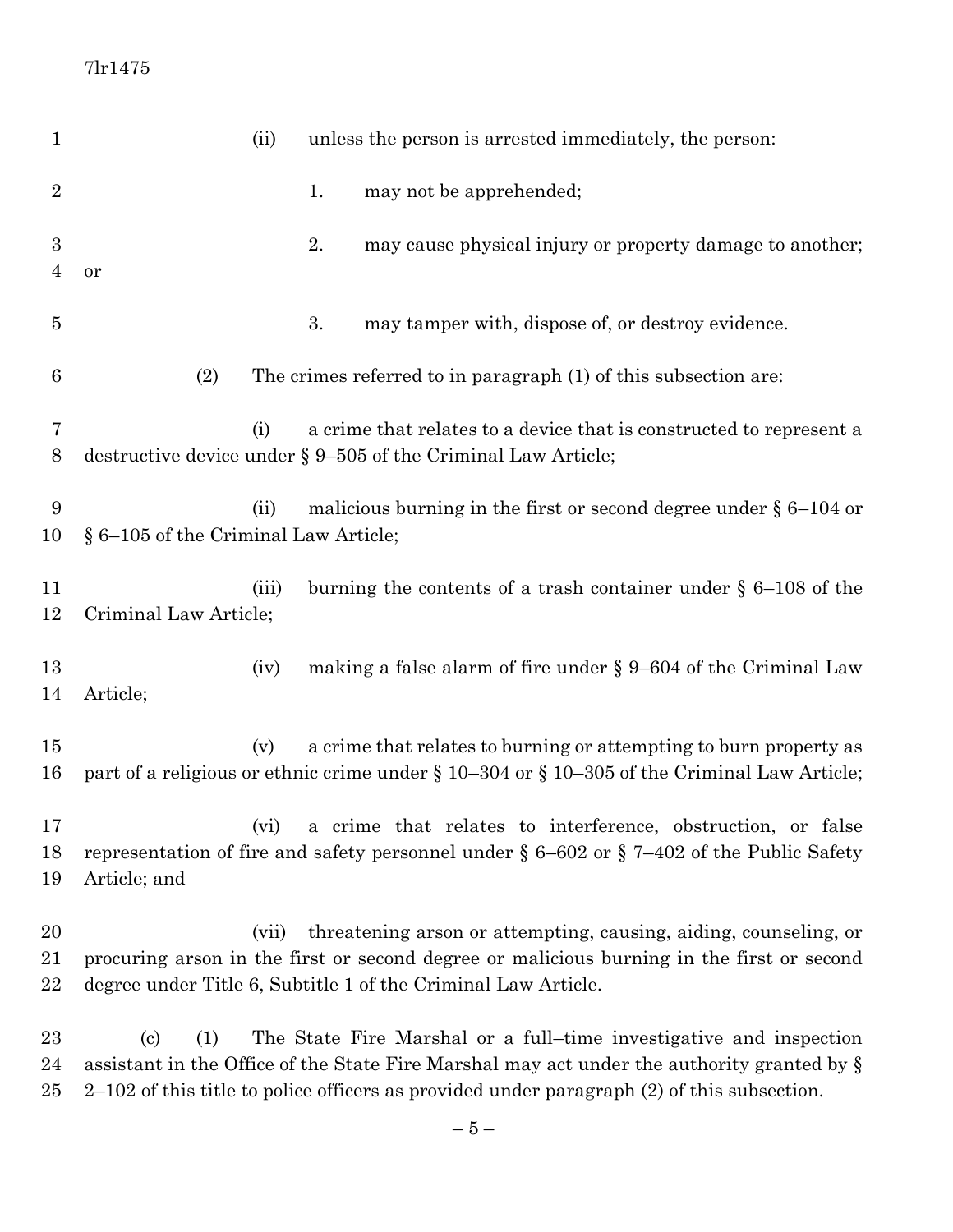(2) When acting under the authority granted by § 2–102 of this title, the State Fire Marshal or a full–time investigative and inspection assistant in the Office of the State Fire Marshal has the powers of arrest set forth in §§ 2–202, 2–203, and 2–204 of this subtitle.

 (d) (1) The State Fire Marshal or a full–time investigative and inspection assistant in the Office of the State Fire Marshal who acts under the authority granted by this section shall notify the following persons of an investigation or enforcement action:

 (i) 1. the chief of police, if any, or chief's designee, when in a municipal corporation;

 2. the Police Commissioner or Police Commissioner's designee, when in Baltimore City;

12 3. the chief of police or chief's designee, when in a county with a county police department, except Baltimore City;

14 14 14 14 14 the sheriff or sheriff's designee, when in a county without a county police department;

 5. the Secretary of Natural Resources or Secretary's designee, when on property owned, leased, operated by, or under the control of the Department of Natural Resources; or

 6. the respective chief of police or chief's designee, when on property owned, leased, operated by, or under the control of the Maryland Transportation Authority, Maryland Aviation Administration, or Maryland Port Administration; and

 (ii) the Department of State Police barrack commander or commander's designee, unless there is an agreement otherwise with the Department of State Police.

 (2) When the State Fire Marshal or a full–time investigative and inspection assistant in the Office of the State Fire Marshal participates in a joint investigation with officials from another state, federal, or local law enforcement unit, the State Fire Marshal or a full–time investigative and inspection assistant in the Office of the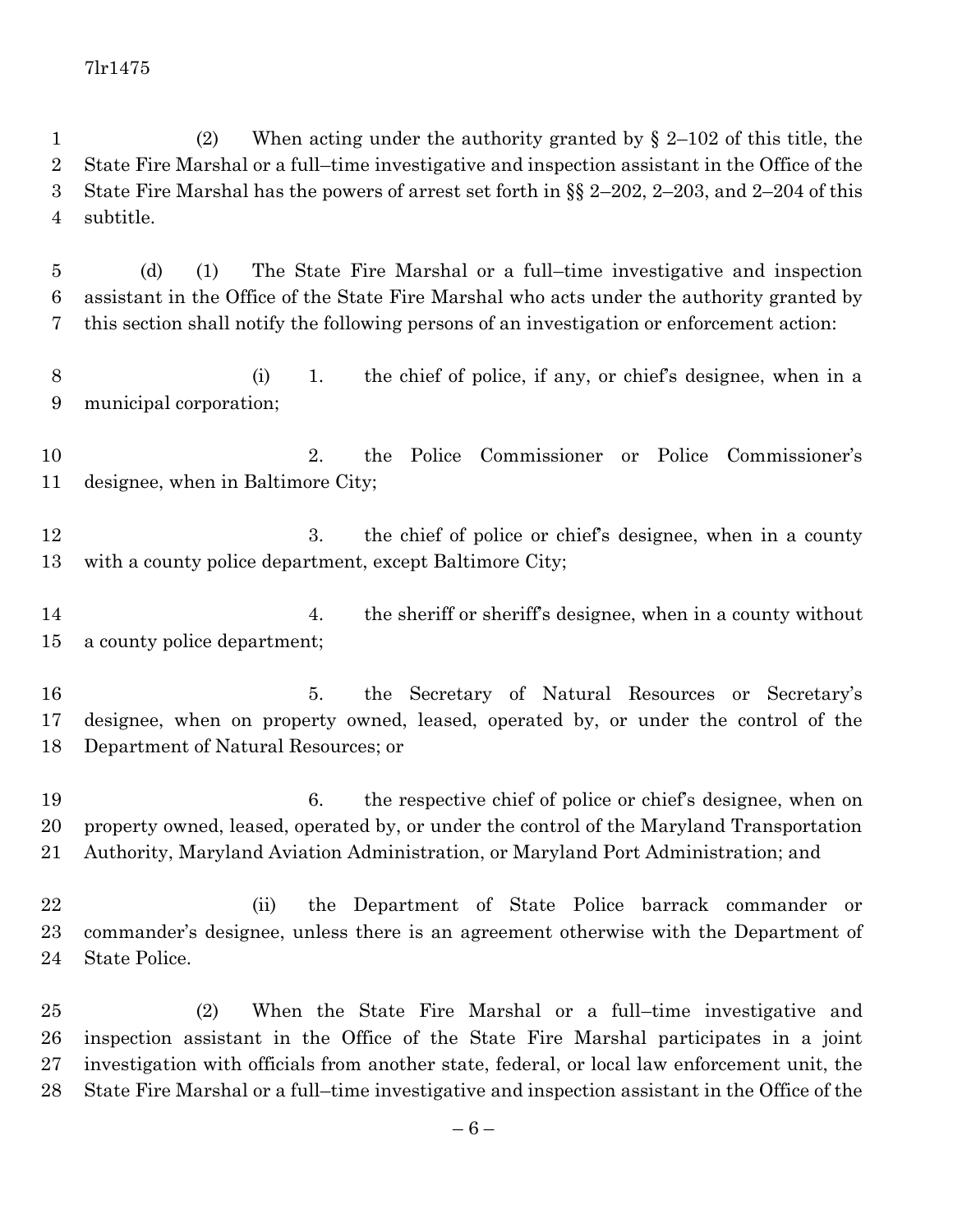State Fire Marshal shall give the notice required under paragraph (1) of this subsection reasonably in advance.

 (e) A State Fire Marshal or a full–time investigative and inspection assistant in the Office of the State Fire Marshal who acts under the authority granted by this section:

 (1) has the same immunities from liability and exemptions as a State Police officer in addition to any other immunities and exemptions to which the State Fire Marshal or full–time investigative and inspection assistant is otherwise entitled; and

 (2) remains at all times and for all purposes an employee of the employing unit.

 (f) (1) This section does not impair a right of arrest otherwise existing under the Code.

 (2) This section does not deprive a person of the right to receive a citation for a traffic violation as provided in the Maryland Vehicle Law or a criminal violation as provided by law or the Maryland Rules.

#### **2–208.6.**

**(A) IN THIS SECTION, "FIRE INVESTIGATOR" MEANS AN INDIVIDUAL WHO:**

 **(1) IS ASSIGNED FULL TIME TO THE DEPARTMENT OF FIRE AND RESCUE SERVICES SECTION OF THE HOWARD COUNTY FIRE MARSHAL'S OFFICE AND IS A PAID EMPLOYEE;**

 **(2) HAS BEEN EMPLOYED BY THE HOWARD COUNTY FIRE DEPARTMENT AS A FIREFIGHTER FOR AT LEAST 5 YEARS;**

 **(3) HAS SUCCESSFULLY COMPLETED A TRAINING PROGRAM FROM A POLICE TRAINING SCHOOL APPROVED BY THE MARYLAND POLICE TRAINING AND STANDARDS COMMISSION ESTABLISHED UNDER TITLE 3, SUBTITLE 2 OF THE PUBLIC SAFETY ARTICLE; AND**

 **(4) AT ALL TIMES MAINTAINS ACTIVE CERTIFICATION BY THE MARYLAND POLICE TRAINING AND STANDARDS COMMISSION.**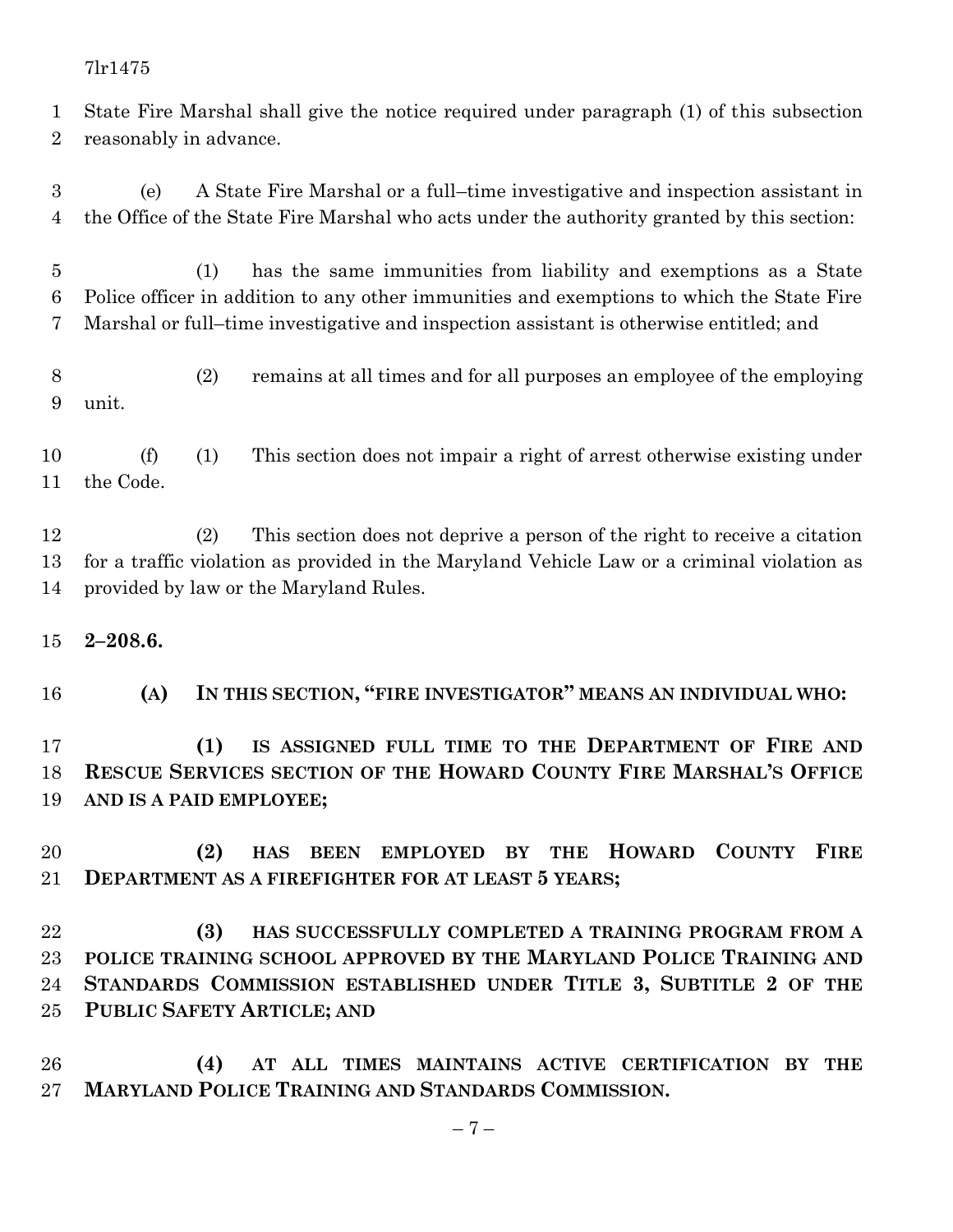**(B) EXCEPT AS PROVIDED IN SUBSECTION (C) OF THIS SECTION, A FIRE INVESTIGATOR HAS THE SAME AUTHORITY GRANTED TO THE STATE FIRE MARSHAL OR A FULL–TIME INVESTIGATIVE AND INSPECTION ASSISTANT IN THE OFFICE OF THE STATE FIRE MARSHAL UNDER § 2–208 OF THIS SUBTITLE:**

| $\overline{5}$ | (1)<br>WHILE OPERATING IN HOWARD COUNTY; AND                                                                                              |
|----------------|-------------------------------------------------------------------------------------------------------------------------------------------|
| 6              | WHILE OPERATING OUTSIDE HOWARD COUNTY WHEN:<br>(2)                                                                                        |
| 7              | (I)<br>THE FIRE INVESTIGATOR IS PARTICIPATING IN A JOINT                                                                                  |
| 8<br>9         | INVESTIGATION WITH OFFICIALS FROM ANOTHER STATE, FEDERAL, OR LOCAL LAW<br>ENFORCEMENT UNIT, AT LEAST ONE OF WHICH HAS LOCAL JURISDICTION; |
| 10<br>11       | (II)<br>THE FIRE INVESTIGATOR IS RENDERING ASSISTANCE TO<br>ANOTHER LAW ENFORCEMENT OFFICER;                                              |
| 12<br>13       | THE FIRE INVESTIGATOR IS ACTING AT THE REQUEST OF A<br>(III)<br>LAW ENFORCEMENT OFFICER OR STATE LAW ENFORCEMENT OFFICER; OR              |
| 14             | (IV)<br>AN EMERGENCY EXISTS.                                                                                                              |
| 15             | THE HOWARD COUNTY FIRE CHIEF:<br>(C)                                                                                                      |
| 16<br>17       | (1)<br>MAY LIMIT THE AUTHORITY OF A FIRE INVESTIGATOR UNDER THIS<br><b>SECTION; AND</b>                                                   |
| 18             | (2)<br>SHALL EXPRESS THE LIMITATION IN A WRITTEN POLICY.                                                                                  |
| 19             | <b>Article - Public Safety</b>                                                                                                            |
| 20             | $3 - 101.$                                                                                                                                |
| 21             | In this subtitle the following words have the meanings indicated.<br>(a)                                                                  |
| 22             | "Law enforcement officer" does not include:<br>(2)<br>(e)                                                                                 |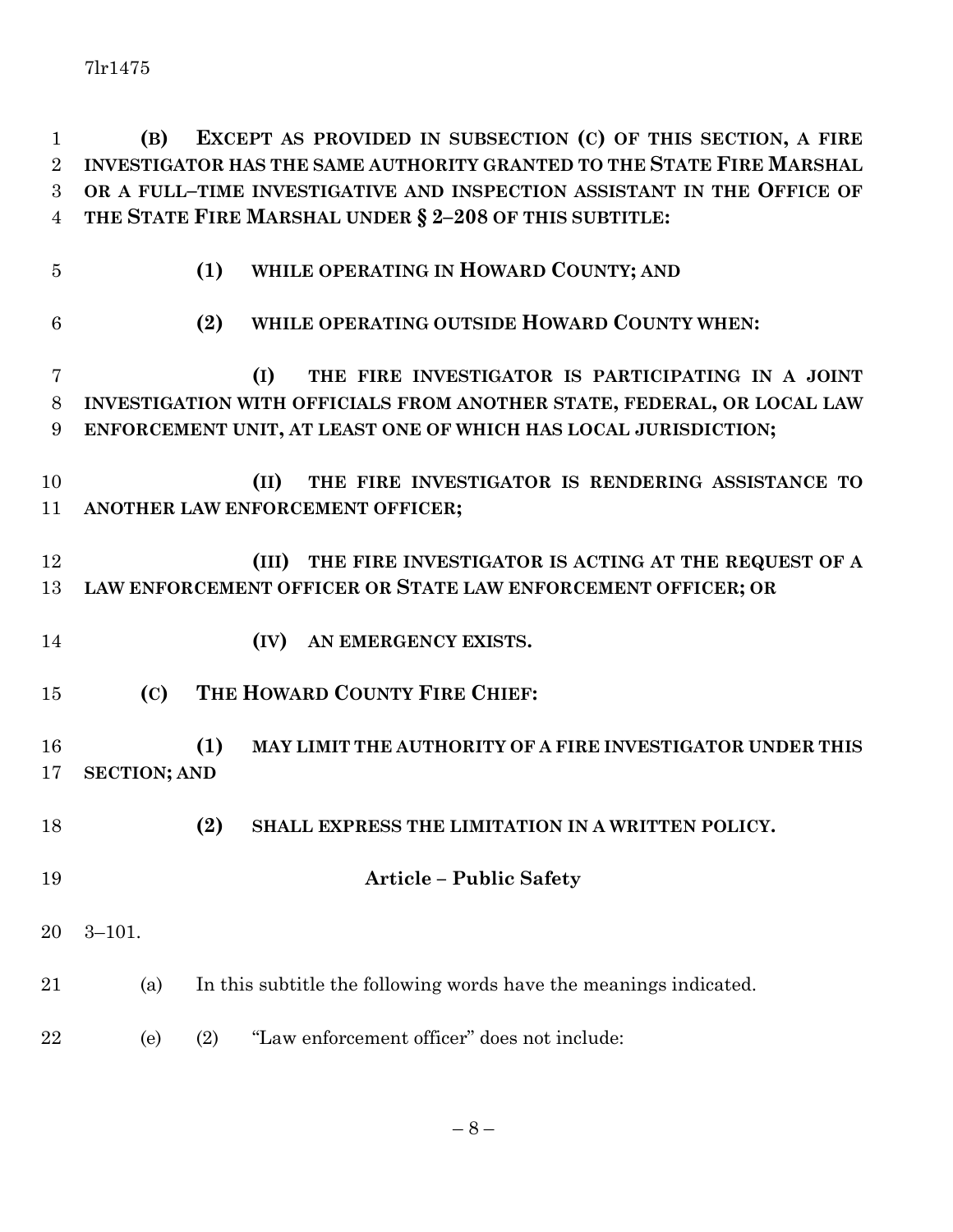| $\mathbf 1$      | an individual who serves at the pleasure of the Police<br>(i)                                                                 |
|------------------|-------------------------------------------------------------------------------------------------------------------------------|
| $\overline{2}$   | Commissioner of Baltimore City;                                                                                               |
|                  |                                                                                                                               |
| $\boldsymbol{3}$ | (ii)<br>an individual who serves at the pleasure of the appointing                                                            |
| 4                | authority of a charter county;                                                                                                |
| $\overline{5}$   | the police chief of a municipal corporation;<br>(iii)                                                                         |
| $6\phantom{.}6$  | an officer who is in probationary status on initial entry into the<br>(iv)                                                    |
| 7                | law enforcement agency except if an allegation of brutality in the execution of the officer's                                 |
| 8                | duties is made;                                                                                                               |
| 9                | a Montgomery County fire and explosive investigator as defined<br>(v)                                                         |
| 10               | in § 2-208.1 of the Criminal Procedure Article;                                                                               |
|                  |                                                                                                                               |
| 11               | an Anne Arundel County or City of Annapolis fire and explosive<br>(vi)                                                        |
| 12               | investigator as defined in $\S 2-208.2$ of the Criminal Procedure Article;                                                    |
| 13               | a Prince George's County fire and explosive investigator as<br>(vii)                                                          |
| 14               | defined in $\S 2-208.3$ of the Criminal Procedure Article;                                                                    |
|                  |                                                                                                                               |
| 15               | (viii) a Worcester County fire and explosive investigator as defined in                                                       |
| 16               | § 2-208.4 of the Criminal Procedure Article; [or]                                                                             |
|                  |                                                                                                                               |
| 17<br>18         | a City of Hagerstown fire and explosive investigator as defined<br>(ix)<br>in § 2-208.5 of the Criminal Procedure Article; OR |
|                  |                                                                                                                               |
| 19               | A HOWARD COUNTY FIRE INVESTIGATOR AS DEFINED IN §<br>(X)                                                                      |
| 20               | 2-208.6 OF THE CRIMINAL PROCEDURE ARTICLE.                                                                                    |
|                  |                                                                                                                               |
| 21               | $3 - 201.$                                                                                                                    |
| 22               |                                                                                                                               |
|                  | In this subtitle the following words have the meanings indicated.<br>(a)                                                      |
| 23               | "Police officer" includes:<br>(f)<br>(2)                                                                                      |
| 24               | a member of the Field Enforcement Bureau of the Comptroller's<br>(i)                                                          |
| 25               | Office;                                                                                                                       |
|                  |                                                                                                                               |